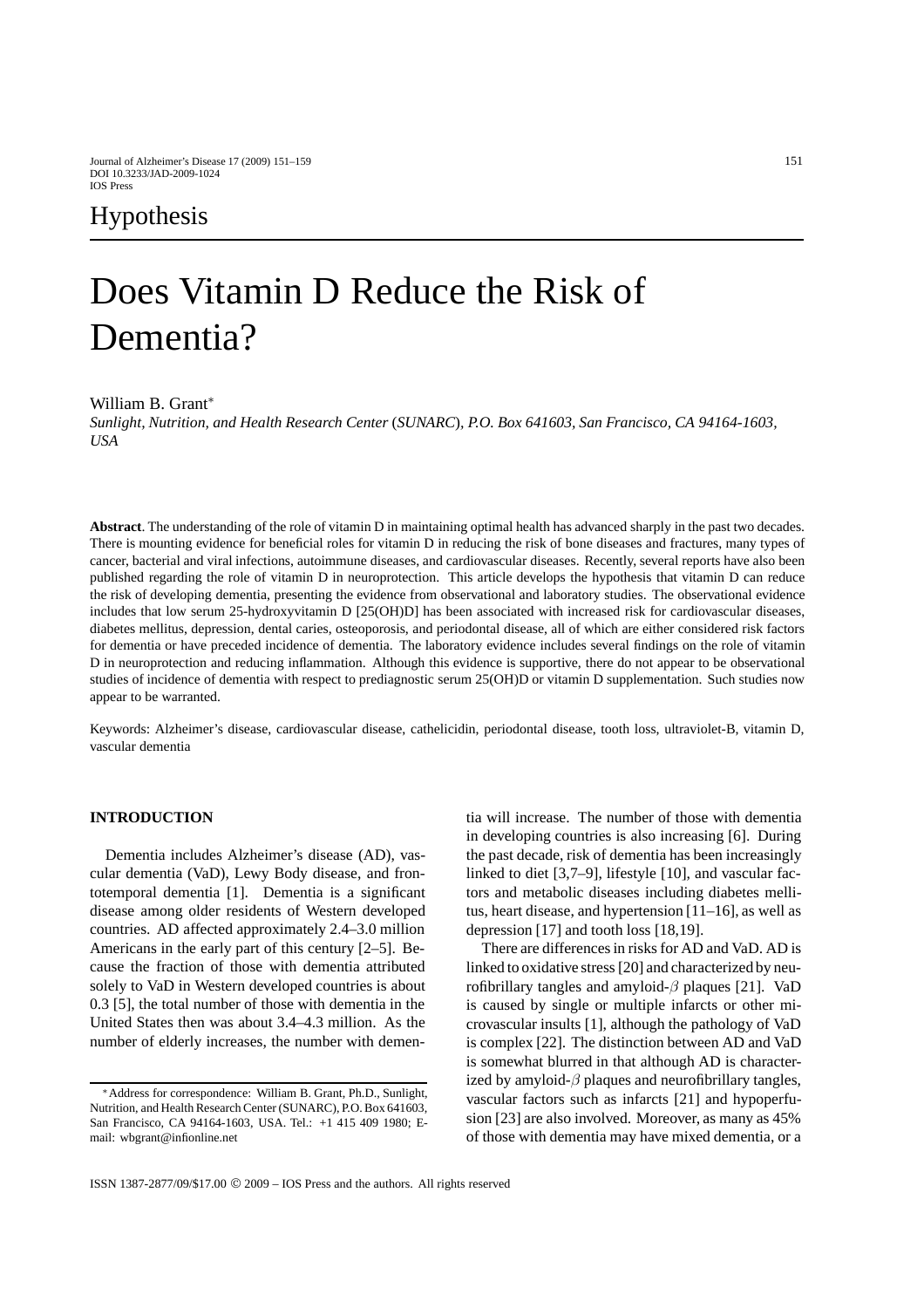combination of AD and VaD [24]. Interestingly, the AD amyloid hypothesis, now more than 20 years old [25] – although validated in proof-of-concept studies in preclinical animal models, and some are being tested in the clinic – have not been translated to therapeutic use to date [26,27].

During the past decade, the understanding of the roles of vitamin D for optimal health in reducing the risk of chronic and infectious diseases has advanced considerably. Originally, vitamin D was found to prevent rickets [28]; however, there is now strong evidence that vitamin D reduces the risk of many types of cancer [29], bacterial infections [30,31], and autoimmune diseases such as multiple sclerosis [32]. There is also observational evidence that vitamin D reduces the risk of dental caries [33], periodontal disease [34,35], hypertension [36,37], type 2 diabetes mellitus [38,39], viral infections [40], cardiovascular disease [41,42], coronary heart disease [43,44], and congestive heart failure [45]. There are also several good reviews on the health benefits of vitamin D [46–48].

Recently, two studies discussed the role of vitamin D in maintaining brain function. One examined evidence linking vitamin D deficiency to brain function/dysfunction [49]; the other explored the role of vitamin D in preventing neurocognitive dysfunction [50]. Taken together, many of these reports lay the groundwork for the hypothesis that vitamin D can reduce the risk of dementia.

Vitamin D is produced by ultraviolet-B (UVB) (280– 315 nm) irradiance's photolyzing 7-dehydrocholesterol (provitamin D3) in the epidermis to previtamin D3. Previtamin D3 undergoes a thermally-induced isomerization to vitamin D3 that takes 2–3 days to reach completion [51]. In the liver, vitamin D3 is given a hydroxyl radical and becomes 25-hydroxyvitamin D3 [25(OH)D3], the most common circulating metabolite of vitamin D. In the kidney and other organs, it is given a second hydroxyl radical and becomes 1,25-dihydroxyvitamin D [1,25(OH)2D3], the hormonal, or "active," form of vitamin D3 [52]. Also, 1,25(OH)2D3 induces production of human cathelicidin, LL-37, which has both antimicrobial and antiendotoxic effects [31].

This review marshals evidence for the hypothesis that low vitamin D is a risk factor for dementia either directly or indirectly through affecting risk factors for dementia.

## **RESULTS**

## *Epidemiological findings regarding the noncalcemic benefits of vitamin D*

Vitamin D has been found to be important in reducing the risk of many types of chronic and infectious diseases. Important for this study are diseases related to risk of dementia, such as vascular diseases, heart diseases, and dental diseases. Findings from the literature with respect to serum 25(OH)D, calcitriol, or hours of sunshine are presented in Table 1. The results are mostly from 2004–2008, an indication of how recent the findings are. All results are significant, with many of them highly significant. There may be null results, but such reports were not sought.

All these studies are strictly observational; there are as yet no randomized, controlled trials (RCTs) for any of these diseases. However, in most cases, mechanisms to explain the findings are known. Zittermann [45] reviewed the mechanisms whereby 1,25(OH)2D reduces the risk of coronary heart disease. The effects include 1) protection against the deleterious effects of matrix metalloproteinases, inflammatory cytokines, and advanced glycation end products, as well as 2) beneficial effects on synthesis of matrix Gla protein, osteopontin, interleukin (IL) 10, and type IV collagen, both of which reduce the risk of vascular calcification. For hypertension, vitamin D regulates the renin–angiotensin system [55]. For diabetes, it is thought that vitamin D regulates plasma calcium levels, which regulate insulin synthesis and secretion, through a direct action on pancreatic β-cell function [56]. For dental caries and periodontal disease, the hypothesized mechanism is reduced risk of bacterial infection through production of human cathelicidin, LL-37 [31].

## *Risk factors for dementia*

To determine the benefits of vitamin D in reducing the risk of dementia, one must know the risk factors. Dementia may involve several mechanisms, including oxidative stress [20], inflammation [57], small infarcts [23], advanced glycation end products [58–60], transition metal and aluminum ions from diet leading to oxidative stress [3,57,61], nitric oxide production [62], reduced neurogenesis in the adult brain [63], and embolism [64]. These mechanisms should be well known to the dementia research community and so will not be discussed further here.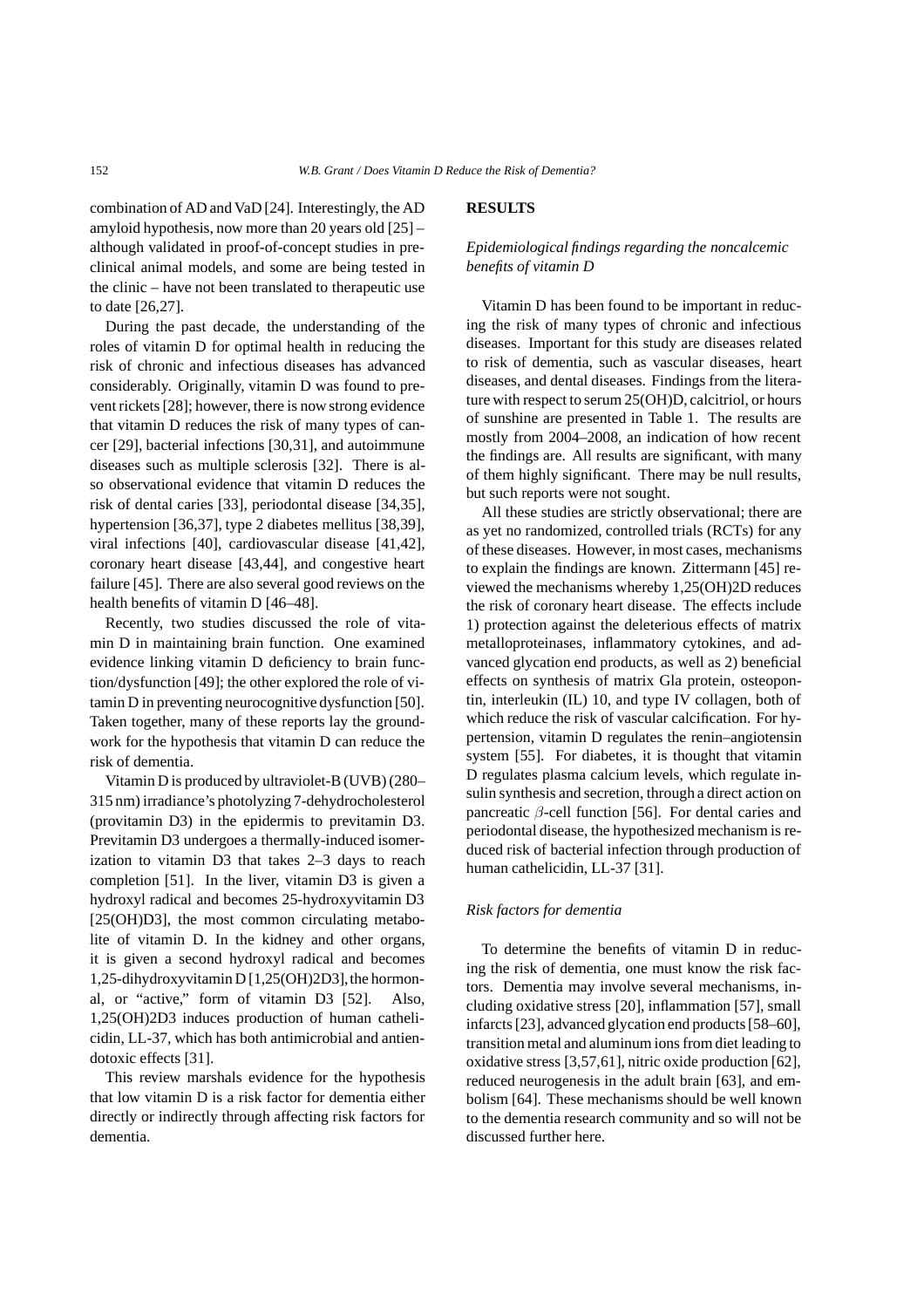#### *W.B. Grant / Does Vitamin D Reduce the Risk of Dementia?* 153

Table 1 Vitamin D dose-disease response relations for metabolic and related diseases

| Disease and outcome                   | Results with respect to serum 25(OH)D level                                            | Reference |
|---------------------------------------|----------------------------------------------------------------------------------------|-----------|
| Coronary heart disease, incidence     | RR, 2.09 (95% CI, 1.24–3.54; $p_{\text{trend}} = 0.02$ ) < 10 ng/mL vs. > 30 ng/mL     | [43]      |
| Coronary heart disease, death         | $HR = 2.17 (95\% CI, 1.58-2.99) < 10$ ng/mL; = 1.40 (1.03-1.91), > 10 ng/mL but < 20   | [44]      |
|                                       | ng/mL                                                                                  |           |
| Cardiovascular disease, incidence     | $HR = 1.80 (95\% CI, 1.05-3.08)$                                                       | [41]      |
|                                       | $< 10$ ng/mL vs. $> 15$ ng/mL                                                          |           |
| Stroke, death                         | OR = 0.67 (0.46 to 0.97; $p = 0.032$ ) per Z value                                     | [42]      |
| Hypertensive disease, incidence       | $RR = 3.18(95\% \text{ CI}, 1.39-7.29)$ ,                                              | $[36]$    |
|                                       | $< 15$ ng/mL vs. $> 30$ ng/mL                                                          |           |
| Peripheral artery disease, prevalence | $PR = 1.35$ (95% CI, 1.15–1.59) for each 10 ng/mL lower                                | [53]      |
| Diabetes mellitus, prevalence         | OR = 0.25 (95% CI, 0.11–0.60) for non-Hispanic whites for $\geq 32.4$ ng/mL vs. $\leq$ | [54]      |
|                                       | $17.6 \text{ ng/mL}$                                                                   |           |
| Diabetes mellitus, incidence          | $OR = 0.28$ (95% CI, 0.10–0.81) for males, for >30 ng/mL vs. <10 ng/mL                 | [39]      |
| Congestive heart failure, death       | $0.51$ (95% CI, 0.33-0.77)                                                             | [45]      |
|                                       | calcitriol $>73$ pmol/L vs. $<43$ pmol/L                                               |           |
| Dental caries                         | $PR = 0.60$ for >3000 hours of sunshine/yr vs. <2200 hours for boys aged 12–14 yrs     | [33]      |
| Periodontal disease                   | AL = 0.39 mm (95% CI, 0.17–0.60 mm) for men > 50 yrs for > 34.2 ng/mL vs. < 16.1       | [34]      |
|                                       | ng/mL                                                                                  |           |

Note: AL, attachment loss; CI, confidence interval; HR, hazard ratio; OR, odds ratio; PR, prevalence ratio; RR, risk ratio.

Table 2 Mechanisms whereby vitamin D metabolites protect the brain

| Factor                              | Mechanism                                                                                           | Reference   |
|-------------------------------------|-----------------------------------------------------------------------------------------------------|-------------|
| Vasculoprotection                   |                                                                                                     | [45]        |
| Advanced glycation end products     | 1,25(OH)2D blunts the impact on endothelial cells.                                                  | [65]        |
| Neuronal protection                 | $Ca^{2+}$ regulation, stimulation of neurotrophin release, interaction with reactive oxy-           | [66, 67]    |
|                                     | gen and nitrogen species, and neuroimmunomodulatory effects of calcitriol                           |             |
|                                     | Facilitates detoxification through inhibiting synthesis of inducible nitric oxide syn-              | $[68 - 70]$ |
|                                     | thase and increased glutathione levels.                                                             |             |
|                                     | Enhances neurotrophin synthesis.                                                                    | $[71]$      |
|                                     | Enhances antioxidant pathways.                                                                      | [68]        |
|                                     | Upregulates neurotrophin factors.                                                                   | [72]        |
| Neuron growth factor (NGF)          | Induces production of NGF.                                                                          | [73]        |
| Neuronal calcium regulation         | Protects against excess calcium entry into the brain.                                               | [74]        |
| Reduces inflammatory factors        | Downregulates proinflammatory cytokines such as serum tumor necrosis factor $\alpha$ ,              | [45, 75]    |
|                                     | IL-1. and IL-6.                                                                                     |             |
|                                     | Reduces biomarkers of inflammation such as C-reactive protein.                                      | [76]        |
|                                     | Attenuates neuroinflammatory age-related changes.                                                   | $[77]$      |
| <b>Thrombosis</b>                   | Reduces risk of thrombosis.                                                                         | [78]        |
| Transition metal ion concentrations | By increasing calcium absorption, may decrease transition metal (copper, iron, zinc)<br>ion levels. | [79]        |

The roles of vitamin D in reducing the risk of these mechanisms are presented in Table 2. It appears that vitamin D metabolites, especially 1,25(OH)2D3, can counter many of the mechanisms linked to risk of dementia.

## *Other preexisting diseases*

People often have more than one vitamin D-sensitive disease throughout their lives. There are many vitamin D-sensitive diseases, and low serum 25(OH)D levels can predispose people to several of them. Thus, examining correlations between diseases can be used as an indication of shared risk-modifying factors. For example, those being treated for rheumatoid arthritis generally have a reduced risk of developing AD [80], possibly because they are using nonsteroidal anti-inflammatory drugs.

*Osteoporosis:* Osteoporosis and hip fractures are associated with reduced vitamin D and calcium over a period of many years [46]. A study of 46 Japanese with AD found that they had significantly reduced bone mass density and serum 25(OH)D levels [81]. The same researchers later found that those with reduced bone mass density had a higher rate of hip fracture [82]. However, because AD is probably a risk factor for falling, increased risk of hip fracture cannot be considered an independent risk factor.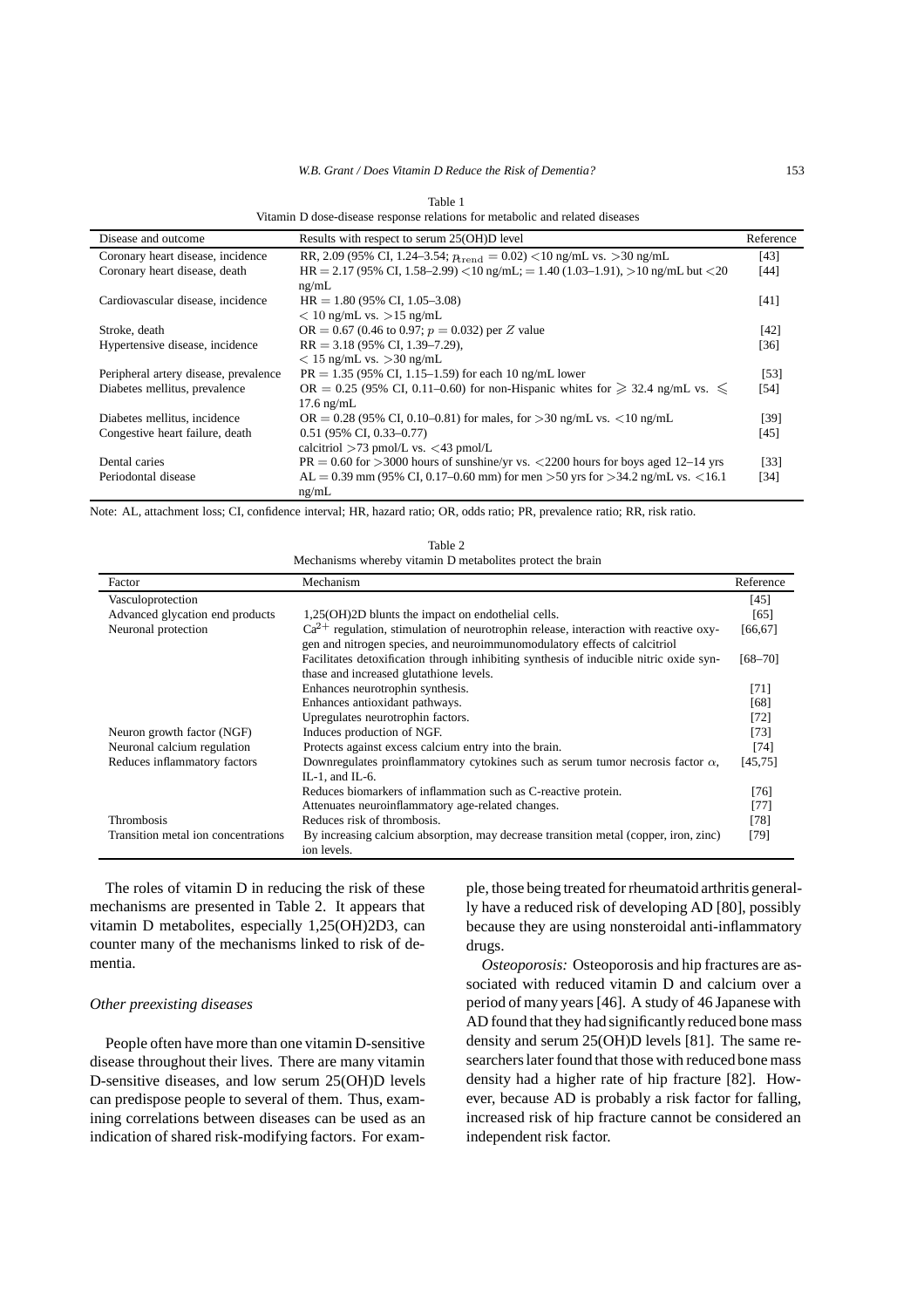*Depression:* Those with AD often have depressive symptoms [17,83–85]. Several studies have investigated the temporal relation between depressive symptoms and development of AD. A study of 2220 participants in the Cardiovascular Health Study Cognition Study with high cognitive function at baseline found that depressive symptoms at baseline were associated with increased risk of mild cognitive impairment (10.0%, 13.3%, and 19.7% for those with no, low, and moderate or high depressive symptoms, respectively). Vascular factors did not significantly affect these results [86]. Cognitive impairment is often a precursor to dementia [87]. A study in Rotterdam of 503 persons, 134 of whom reported a history of depression, concluded the following: "History of depression, and particularly an early onset, but not presence of depressive symptoms increased the risk for Alzheimer disease. This risk was not mediated by smaller hippocampal or amygdalar volumes." [17] A study of 526 people without dementia at baseline concluded the following: "The prospective relation between depressive symptoms and AD is not explained by a history of vascular risk factors and stroke, suggesting that other mechanisms may account for this association." [85].

To explore whether low vitamin D levels might explain the link between depression and risk of AD, I searched the literature for studies on vitamin D and risk of depression. In a study of 40 with mild AD and 40 nondemented persons, vitamin D deficiency was associated with presence of an active mood disorder (odds ratio, 11.69; 95% confidence interval (CI), 2.04–66.86;  $p = 0.022$ ) [88]. Vitamin D deficiency was also correlated with worse performance on two of four tests of cognitive performance.

In a study of 1282 elderly community residents of The Netherlands, levels of 25(OH)D were 14% lower in 169 persons with minor depression and 14% lower in 26 persons with major depressive disorder than levels in 1087 control individuals ( $p < 0.001$ ). Levels of parathyroid hormone were 5% and 33% higher, respectively  $(p = 0.003)$  [89]. Exercise out of doors is a good source of vitamin D; however, those with depression are less likely to exercise [90].

*Tooth loss:* Several studies have correlated tooth loss with development of cognitive impairment [91] and AD [92] or dementia [18,19,93]. In the HARMONY identical twins study in Sweden [18], for the monozygotic co-twin control analysis involving 82 pairs, the odds ratio for development of dementia accounting for comparative exposure within twin pairs was 4.20 (95% CI, 1.58–11.14). One can assume that identical twins shared not only genetics but also pre-adult life experiences.

In the Nuns' Study, those with zero to nine teeth had a greatly increased risk of developing dementia [19]. There was a statistically significant correlation between periodontal disease (PD) and tooth loss in this study population, although the authors reported that this finding was insignificant after adjustment for age, education, and APOE (apolipoprotein E)  $\varepsilon$ 4. Kamer et al. [94] reviewed these findings. They proposed several mechanisms to explain these correlations, including elevation of serum inflammatory markers, which included C-reactive protein.

A study of healthy people older than 70 years in Scotland found an inverse correlation between edentulism and cognitive function. However, lower original intelligence predisposed them to edentulism [95]. A study in Sweden among those aged 21–40 years at time of enrollment found those with mild intellectual disability had a higher rate of tooth loss [96].

There are two primary ways that people lose teeth: dental caries and PD, with dental caries being the more important factor below the age of 45–50 years and periodontal disease above that range [97,98]. Both conditions are linked to low vitamin D levels. An ecological study in the 1930s reported an inverse correlation between mean hours of sunlight and presence of dental caries for boys aged 12–14 years living in rural or semirural regions of the United States [33]. There was a nearly linear increase in cavities, going from 2.9 cavities/boy for those living where there was more than 3000 hours of sunshine/year to 4.9 cavities/boy for those living where there was less than 2200 hours of sunshine/year. A similar finding was reported with respect to colon cancer, which led to the development of the UVB–vitamin D–cancer hypothesis [99]. Solar UVB and vitamin D are now well-recognized risk reduction factors for many types of cancer [29].

PD, defined in terms of jaw bone/tooth attachment loss (AL), has also been correlated with vitamin D. In a study of 11,202 subjects aged 20 or more years from NHANES III, compared with men in the highest 25(OH)D quintile, those in the lowest quintile had a mean AL that was 0.39 mm (95% CI, 0.17–0.60 mm) higher; in women, the difference in AL between the lowest and highest quintiles was 0.26 mm (95% CI, 0.09–0.43 mm). In men and women younger than 50 years, there was no significant association between 25(OH)D and AL [34]. In a related study of 6700 never smokers aged 13 to more than 90 years, sites in subjects in the highest 25(OH)D quintile were 20% (95%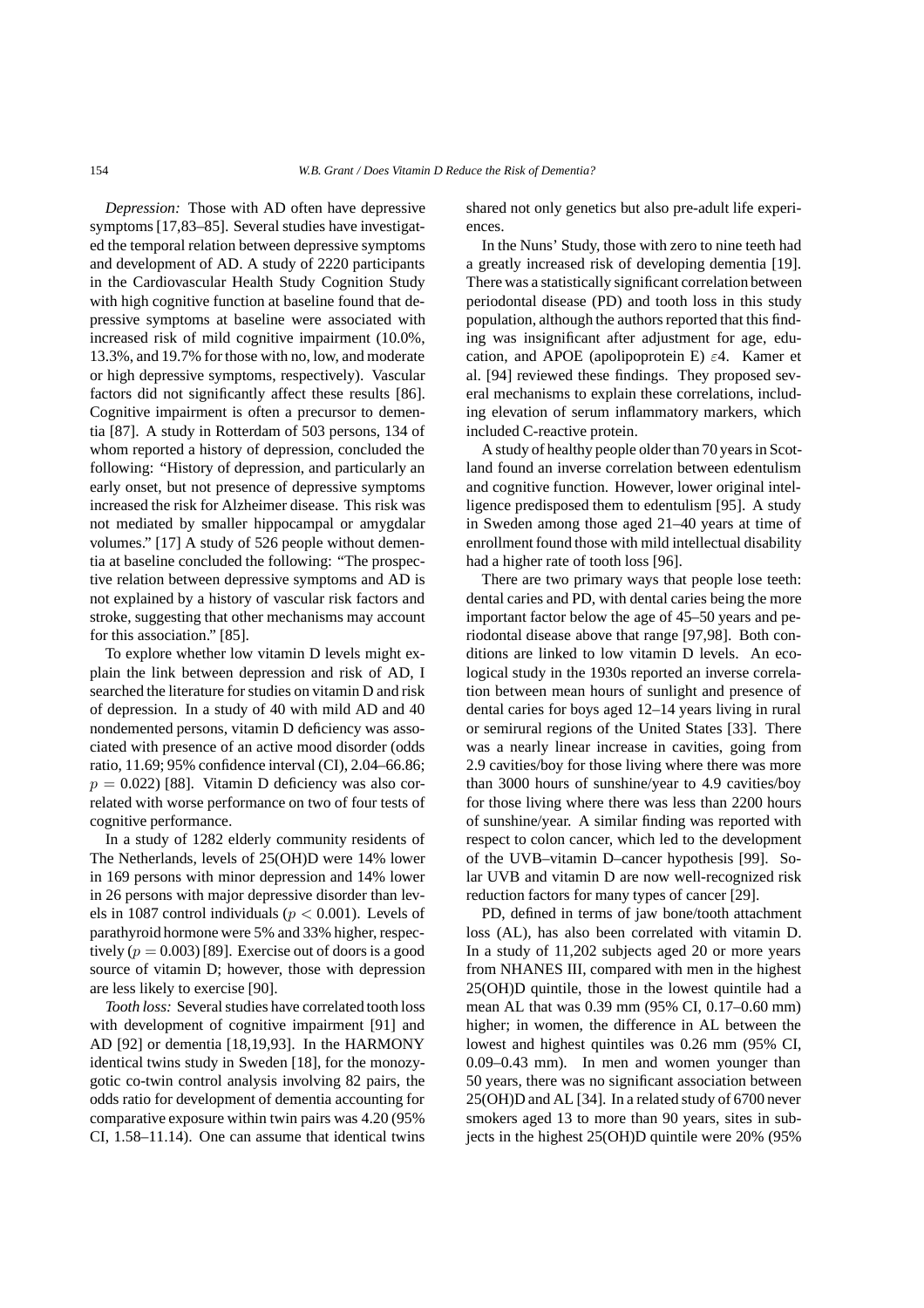CI, 8%–31%) less likely to bleed on gingival probing  $(p_{\text{trend}} < 0.001)$  [35].

There is little available information on dental conditions in Europe. However, there is a summary of edentulousness in selected European countries [100]. For the six countries of the 17 considered in this study, the percent occurrence for edentulousness ranges from 13% in Italy to 72% in Iceland. The correlation coefficient with respect to latitude is 0.82 ( $p = 0.045$ ). However, diet also plays an important role in dental caries, with sugar an important risk factor. A check of dietary supply values for European countries [101] finds that sugar consumption is also correlated with a correlation coefficient  $0.76 (p = 0.077)$ . Given the approximations used for both indices, all that can be said is that both diet and solar UVB/vitamin D probably contribute to edentulousness in these six European countries.

The mechanism for vitamin D reducing the risk of dental caries and PD is induction of human cathelicidin, LL-37, by calcitriol [30], which fights the bacterial infections in the mouth. Thus, the several reports of tooth loss with respect to incidence of dementia support the vitamin D-dementia hypothesis.

#### *Evaluation of the vitamin D-dementia hypothesis*

There are established criteria for causality in a biological system as presented by Hill [102] and discussed by others [103,104]. The important criteria include strength of association, consistency of findings, determination of the dose-response relation, an understanding of the mechanisms, and experimental verification. To date, the evidence includes observational studies supporting a beneficial role of vitamin D in reducing the risk of diseases linked to dementia such as vascular and metabolic diseases, as well as an understanding of the role of vitamin D in reducing the risk of several mechanisms that lead to dementia. To my knowledge, there are no prospective studies of risk of dementia with respect to prediagnostic serum 25(OH)D or RCTs of vitamin D supplementation and incidence of dementia. The quickest way to obtain results of such studies may be to use serum 25(OH)D data from other studies or to do an add-on study to past or present vitamin D and calcium supplementation studies such as that done for cancer [105] and seasonal influenza and the common cold [40].

#### *Vitamin D requirements*

On the basis of meta-analyses of observational studies of serum 25(OH)D and cancer incidence, as well as RCTs and incidence of cancer and respiratory infections, it appears that the optimal serum 25(OH)D level is at least 40 ng/mL. For each 1000 IU/day, serum 25(OH)D rises by about 10 ng/mL [105]. Thus, for optimal health, people should try to obtain at least 1000– 3000 IU of vitamin D per day. Meta-analyses of observational studies on cancer incidence find that it takes about 1500 IU of vitamin D per day to reduce the risk of colorectal cancer by 50% [106] and 3000 IU/day to reduce the risk of breast cancer by 50% [107]. An RCT of vitamin D and calcium found a 35% reduction in allcancer risk for 1100 IU of vitamin D per day and about 35% for 1500 mg of calcium per day [105]. An RCT found that incidence of colds and influenza was reduced by 90% for those taking 2000 IU/day [40]. It has been estimated that the body can use 3600 IU/day [108]. A study of incidence of multiple sclerosis with respect to prediagnostic serum 25(OH)D for U.S. military personnel found a significant inverse correlation compared with the quartile  $\langle 25 \text{ ng/mL}$  only for the quartile  $>40$ ng/mL [32].

#### *Vitamin D risks*

One consideration in changing vitamin D health policy is addressing and minimizing any adverse effects. The primary risk factor associated with vitamin D is extrarenal production of 1,25-dihydroxyvitamin D [1,25(OH)2D] that gets into the serum and may lead to hypercalcemia by drawing calcium from the bones. For most people, that complication would occur at serum 25(OH)D levels more than 150 ng/mL [109]. For those with granulomatous diseases such as sarcoidosis, the body's innate immune system tries to fight a disease that is in intimate contact with the serum by generating 1,25(OH)2D [52]. Similar effects can occur for those with rheumatoid arthritis, as well as for about 10%– 15% of those with lymphoma. Those likely to suffer adverse effects are probably aware of their condition. They should have serum 25(OH)D, 1,25(OH)2D, and calcium levels measured if taking vitamin D supplements at levels greater than 400 IU/day.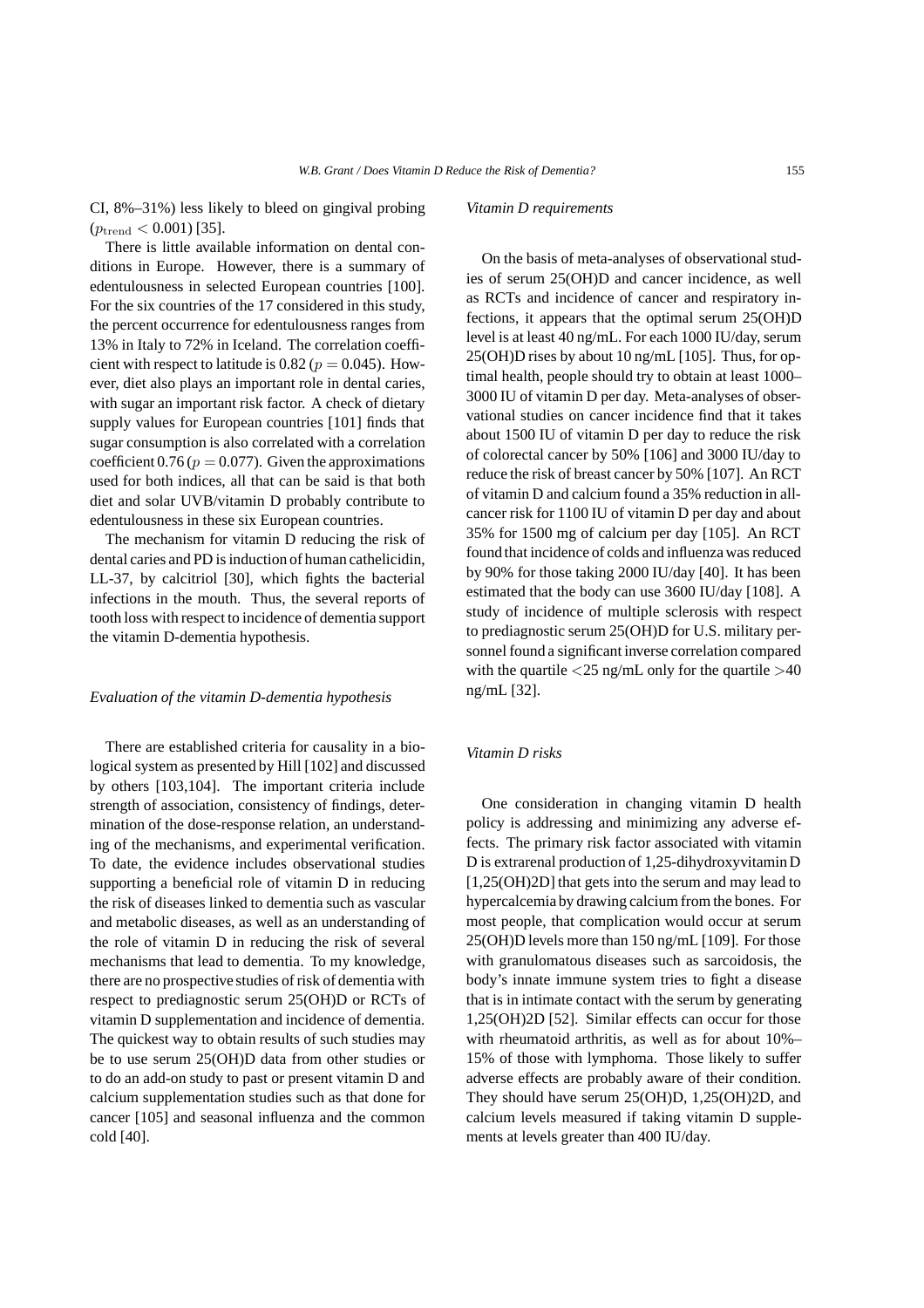#### **SUMMARY AND CONCLUSION**

There is observational epidemiological evidence that vitamin D reduces the risk of several types of diseases that are risk factors for or can precede dementia. This evidence is supported by identification of mechanisms that vitamin D protects neurocognitive function. The observational evidence may be confounded by lifestyle in that those in better mental and physical condition are more likely to be active out of doors and, therefore, obtain more vitamin D. However, the understanding of the mechanisms is based largely on laboratory studies that are better controlled. However, until RCTs are performed, the hypothesis cannot be considered a fact. It is hoped that RCTs of vitamin D and perhaps calcium supplementation will be performed to evaluate this hypothesis. In the meantime, individuals should consider raising personal serum 25(OH)D levels to 40 ng/mL, and public health officials should review and revise the guidelines on vitamin D supplementation and optimal serum 25(OH)D levels: even if higher 25(OH)D levels do not reduce the risk of dementia, there are many other benefits.

#### **DISCLOSURE**

Dr. Grant receives funding from the UV Foundation (McLean, VA), the Vitamin D Society (Canada), and the European Sunlight Association (Brussels).

#### **Note**

A recent observational study in England found that serum 25(OH)D was inversely correlated with cognitive impairment status, with an odds ratio of 2.3 (95%: 1.4–3.8) for those with serum 25(OH)D in the first quartile (3–12 ng/mL) versus those in the fourth quartile (26–68 ng/mL) after adjustment for confounding factors [110].

#### **REFERENCES**

- [1] Grossman H, Bergmann C, Parker S (2006) Dementia: a brief review. *Mt Sinai J Med* **73**, 985-992.
- [2] Brookmeyer R, Gray S, Kawas C (1998) Projections of Alzheimer's disease in the United States and the public health impact of delaying disease onset. *Am J Public Health* **88**, 1337-1342.
- [3] Grant WB (1997) Dietary links to Alzheimer's disease. *Alz Dis Rev* **2**, 42-55. (http://www.sunarc.org/JAD97.pdf).
- [4] Grant WB (2004) Year 2000 prevalence of Alzheimer disease in the United States. *Arch Neurol* **61**, 802-803; author reply 803.
- [5] Plassman BL, Langa KM, Fisher GG, Heeringa SG, Weir DR, Ofstedal MB, Burke JR, Hurd MD, Potter GG, Rodgers WL, Steffens DC, Willis RJ, Wallace RB (2007) Prevalence of dementia in the United States: the aging, demographics, and memory study. *Neuroepidemiology* **29**, 125-132.
- [6] Kalaria RN, Maestre GE, Arizaga R, Friedland RP, Galasko D, Hall K, Luchsinger JA, Ogunniyi A, Perry EK, Potocnik F, Prince M, Stewart R, Wimo A, Zhang ZX, Antuono P (2008) Alzheimer's disease and vascular dementia in developing countries: prevalence, management, and risk factors. *Lancet Neurol* **7**, 812-826.
- [7] Grant WB (2002) An ecologic study of dietary and solar ultraviolet-B links to breast carcinoma mortality rates. *Cancer* **94**, 272-281.
- [8] Scarmeas N, Stern Y, Mayeux R, Luchsinger JA (2006) Mediterranean diet, Alzheimer disease, and vascular mediation. *Arch Neurol* **63**, 1709-1717.
- [9] Kidd PM (2008) Alzheimer's disease, amnestic mild cognitive impairment, and age-associated memory impairment: current understanding and progress toward integrative prevention. *Altern Med Rev* **13**, 85-115.
- [10] Solfrizzi V, Capurso C, D'Introno A, Colacicco AM, Frisardi V, Santamato A, Ranieri M, Fiore P, Vendemiale G, Seripa D, Pilotto A, Capurso A, Panza F (2008) Dietary Fatty acids, age-related cognitive decline, and mild cognitive impairment. *J Nutr Health Aging* **12**, 382-386.
- [11] Luchsinger JA, Reitz C, Honig LS, Tang MX, Shea S, Mayeux R (2005) Aggregation of vascular risk factors and risk of incident Alzheimer disease. *Neurology* **65**, 545-551.
- [12] Duron E, Hanon O (2008) Vascular risk factors, cognitive decline, and dementia. *Vasc Health Risk Manag* **4**, 363-381.
- [13] Kloppenborg RP, van den Berg E, Kappelle LJ, Biessels GJ (2008) Diabetes and other vascular risk factors for dementia: which factor matters most? A systematic review. *Eur J Pharmacol* **585**, 97-108.
- [14] Milionis HJ, Florentin M, Giannopoulos S (2008) Metabolic syndrome and Alzheimer's disease: a link to a vascular hypothesis? *CNS Spectr* **13**, 606-613.
- [15] Pasinetti GM, Eberstein JA (2008) Metabolic syndrome and the role of dietary lifestyles in Alzheimer's disease. *J Neurochem* **106**, 1503-1514.
- [16] Purnell C, Gao S, Callahan CM, Hendrie HC (2009) Cardiovascular Risk Factors and Incident Alzheimer Disease: A Systematic Review of the Literature. *Alzheimer Dis Assoc Disord* **23**, 1-10.
- [17] Geerlings MI, den Heijer T, Koudstaal PJ, Hofman A, Breteler MM (2008) History of depression, depressive symptoms, and medial temporal lobe atrophy and the risk of Alzheimer disease. *Neurology* **70**, 1258-1264.
- [18] Gatz M, Fratiglioni L, Johansson B, Berg S, Reynolds CA, Pedersen NL (2006) Potentially modifiable risk factors for dementia in identical twins. *Alzheimers Dementia* **2**, 110- 117.
- [19] Stein PS, Desrosiers M, Donegan SJ, Yepes JF, Kryscio RJ (2007) Tooth loss, dementia and neuropathology in the Nun study. *J Am Dent Assoc* **138**, 1314-1322; quiz 1381-1312.
- [20] Butterfield DA, Perluigi M, Sultana R (2006) Oxidative stress in Alzheimer's disease brain: new insights from redox proteomics. *Eur J Pharmacol* **545**, 39-50.
- [21] Snowdon DA, Greiner LH, Mortimer JA, Riley KP, Greiner PA, Markesbery WR (1997) Brain infarction and the clinical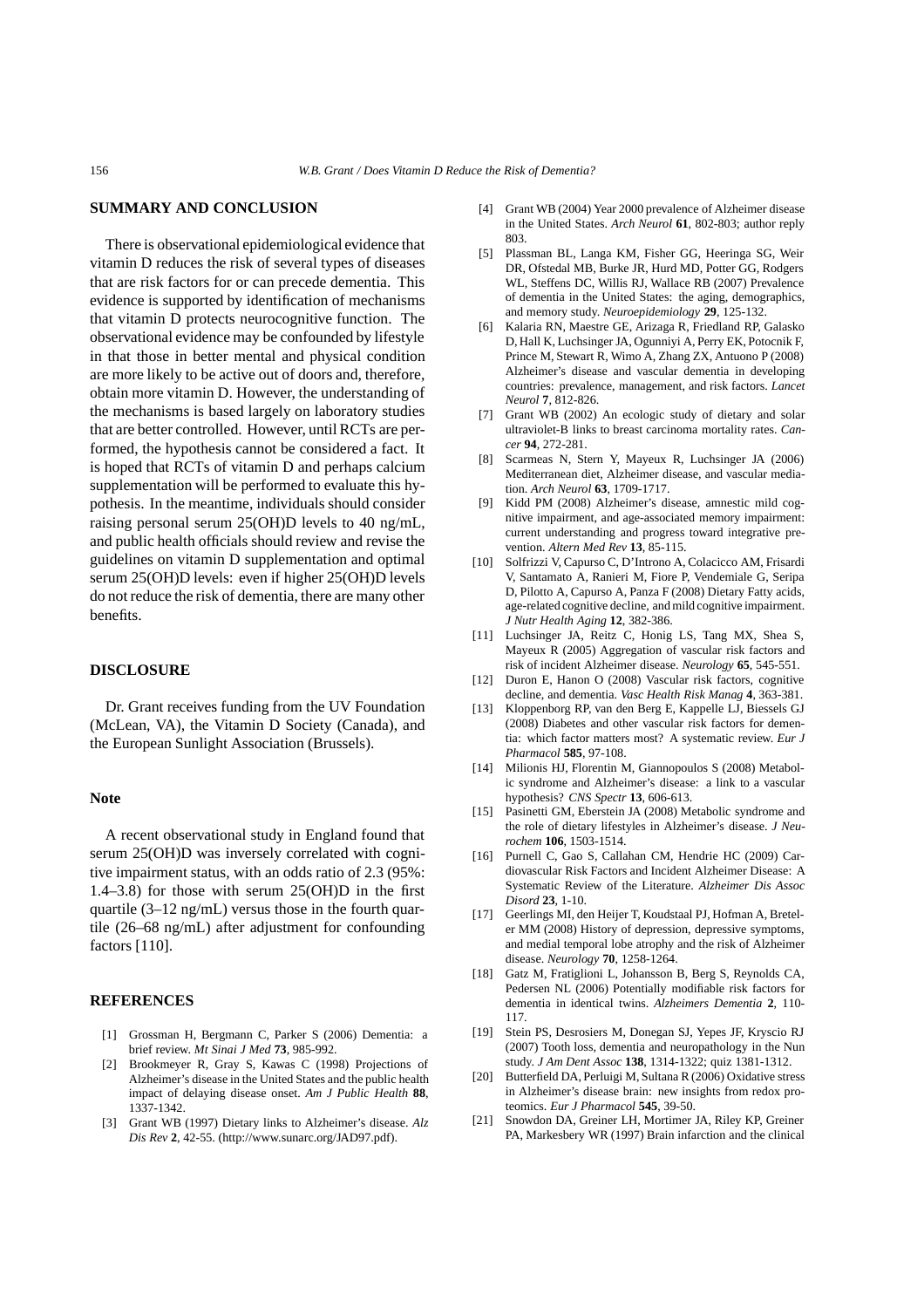expression of Alzheimer disease. The Nun Study. *JAMA* **277**, 813-817.

- [22] Jellinger KA (2008) The pathology of "vascular dementia": a critical update. *J Alzheimers Dis* **14**, 107-123.
- [23] de la Torre JC (2006) How do heart disease and stroke become risk factors for Alzheimer's disease? *Neurol Res* **28**, 637- 644.
- [24] Langa KM, Foster NL, Larson EB (2004) Mixed dementia: emerging concepts and therapeutic implications. *JAMA* **292**, 2901-2908.
- [25] Tanzi RE, Bertram L (2005) Twenty years of the Alzheimer's disease amyloid hypothesis: a genetic perspective. *Cell* **120**, 545-555.
- [26] Golde TE (2006) Disease modifying therapy for AD? *J Neurochem* **99**, 689-707.
- [27] Salloway S, Mintzer J, Weiner MF, Cummings JL (2008) Disease-modifying therapies in Alzheimer's disease. *Alzheimers Dement* **4**, 65-79.
- [28] Rajakumar K, Greenspan SL, Thomas SB, Holick MF (2007) SOLAR ultraviolet radiation and vitamin D: a historical perspective. *Am J Public Health* **97**, 1746-1754.
- [29] Garland CF, Garland FC, Gorham ED, Lipkin M, Newmark H, Mohr SB, Holick MF (2006) The role of vitamin D in cancer prevention. *Am J Public Health* **96**, 252-261.
- [30] Liu PT, Stenger S, Tang DH, Modlin RL (2007) Cutting edge: vitamin D-mediated human antimicrobial activity against Mycobacterium tuberculosis is dependent on the induction of cathelicidin. *J Immunol* **179**, 2060-2063.
- [31] Mookherjee N, Rehaume LM, Hancock RE (2007) Cathelicidins and functional analogues as antisepsis molecules. *Expert Opin Ther Targets* **11**, 993-1004.
- [32] Munger KL, Levin LI, Hollis BW, Howard NS, Ascherio A (2006) Serum 25-hydroxyvitamin D levels and risk of multiple sclerosis. *JAMA* **296**, 2832-2838.
- [33] East BR (1939) Mean Annual Hours of Sunshine and the Incidence of Dental Caries. *Am J Public Health Nations Health* **29**, 777-780.
- [34] Dietrich T, Joshipura KJ, Dawson-Hughes B, Bischoff-Ferrari HA (2004) Association between serum concentrations of 25-hydroxyvitamin D3 and periodontal disease in the US population. *Am J Clin Nutr* **80**, 108-113.
- [35] Dietrich T, Nunn M, Dawson-Hughes B, Bischoff-Ferrari HA (2005) Association between serum concentrations of 25 hydroxyvitamin D and gingival inflammation. *Am J Clin Nutr* **82**, 575-580.
- [36] Forman JP, Giovannucci E, Holmes MD, Bischoff-Ferrari HA, Tworoger SS, Willett WC, Curhan GC (2007) Plasma 25-hydroxyvitamin D levels and risk of incident hypertension. *Hypertension* **49**, 1063-1069.
- [37] Forman JP, Curhan GC, Taylor EN (2008) Plasma 25 hydroxyvitamin D levels and risk of incident hypertension among young women. *Hypertension* **52**, 828-832.
- [38] Scragg R, Camargo CA, Jr. (2008) Frequency of leisure-time physical activity and serum 25-hydroxyvitamin D levels in the US population: results from the Third National Health and Nutrition Examination Survey. *Am J Epidemiol* **168**, 577- 586; discussion 587-591.
- [39] Knekt P, Laaksonen M, Mattila C, Harkanen T, Marniemi J, Heliovaara M, Rissanen H, Montonen J, Reunanen A (2008) Serum vitamin D and subsequent occurrence of type 2 diabetes. *Epidemiology* **19**, 666-671.
- [40] Aloia JF, Li-Ng M (2007) Re: epidemic influenza and vitamin D. *Epidemiol Infect* **135**, 1095-1096; author reply 1097- 1098.
- [41] Wang TJ, Pencina MJ, Booth SL, Jacques PF, Ingelsson E, Lanier K, Benjamin EJ, D'Agostino RB, Wolf M, Vasan RS (2008) Vitamin D deficiency and risk of cardiovascular disease. *Circulation* **117**, 503-511.
- [42] Pilz S, Marz W, Wellnitz B, Seelhorst U, Fahrleitner-Pammer A, Dimai HP, Boehm BO, Dobnig H (2008) Association of vitamin D deficiency with heart failure and sudden cardiac death in a large cross-sectional study of patients referred for coronary angiography. *J Clin Endocrinol Metab* **93**, 3927- 3935.
- [43] Giovannucci E, Liu Y, Hollis BW, Rimm EB (2008) 25 hydroxyvitamin D and risk of myocardial infarction in men: a prospective study. *Arch Intern Med* **168**, 1174-1180.
- [44] Dobnig H, Pilz S, Scharnagl H, Renner W, Seelhorst U, Wellnitz B, Kinkeldei J, Boehm BO, Weihrauch G, Maerz W (2008) Independent association of low serum 25 hydroxyvitamin d and 1,25-dihydroxyvitamin d levels with all-cause and cardiovascular mortality. *Arch Intern Med* **168**, 1340-1349.
- [45] Zittermann A, Schleithoff SS, Gotting C, Dronow O, Fuchs U, Kuhn J, Kleesiek K, Tenderich G, Koerfer R (2008) Poor outcome in end-stage heart failure patients with low circulating calcitriol levels. *Eur J Heart Fail* **10**, 321-327.
- [46] Holick MF (2007) Optimal vitamin D status for the prevention and treatment of osteoporosis. *Drugs Aging* **24**, 1017- 1029.
- [47] Cannell JJ, Hollis BW (2008) Use of vitamin D in clinical practice. *Altern Med Rev* **13**, 6-20.
- [48] Schwalfenberg G (2007) Not enough vitamin D: health consequences for Canadians. *Can Fam Physician* **53**, 841-854.
- [49] McCann JC, Ames BN (2008) Is there convincing biological or behavioral evidence linking vitamin D deficiency to brain dysfunction? *FASEB J* **22**, 982-1001.
- [50] Buell JS, Dawson-Hughes B (2008) Vitamin D and neurocognitive dysfunction: Preventing "D"ecline? *Mol Aspects Med* **29**, 415-422.
- [51] Holick MF (1987) Photosynthesis of vitamin D in the skin: effect of environmental and life-style variables. *Fed Proc* **46**, 1876-1882.
- [52] Hewison M, Burke F, Evans KN, Lammas DA, Sansom DM, Liu P, Modlin RL, Adams JS (2007) Extra-renal 25 hydroxyvitamin D3-1alpha-hydroxylase in human health and disease. *J Steroid Biochem Mol Biol* **103**, 316-321.
- [53] Melamed ML, Muntner P, Michos ED, Uribarri J, Weber C, Sharma J, Raggi P (2008) Serum 25-hydroxyvitamin D levels and the prevalence of peripheral arterial disease: results from NHANES 2001 to 2004. *Arterioscler Thromb Vasc Biol* **28**, 1179-1185.
- [54] Scragg R, Sowers M, Bell C (2004) Serum 25 hydroxyvitamin D, diabetes, and ethnicity in the Third National Health and Nutrition Examination Survey. *Diabetes Care* **27**, 2813-2818.
- [55] Li YC, Qiao G, Uskokovic M, Xiang W, Zheng W, Kong J (2004) Vitamin D: a negative endocrine regulator of the reninangiotensin system and blood pressure. *J Steroid Biochem Mol Biol* **89-90**, 387-392.
- [56] Palomer X, Gonzalez-Clemente JM, Blanco-Vaca F, Mauricio D (2008) Role of vitamin D in the pathogenesis of type 2 diabetes mellitus. *Diabetes Obes Metab* **10**, 185-197.
- [57] Tan ZS, Beiser AS, Vasan RS, Roubenoff R, Dinarello CA, Harris TB, Benjamin EJ, Au R, Kiel DP, Wolf PA, Seshadri S (2007) Inflammatory markers and the risk of Alzheimer disease: the Framingham Study. *Neurology* **68**, 1902-1908.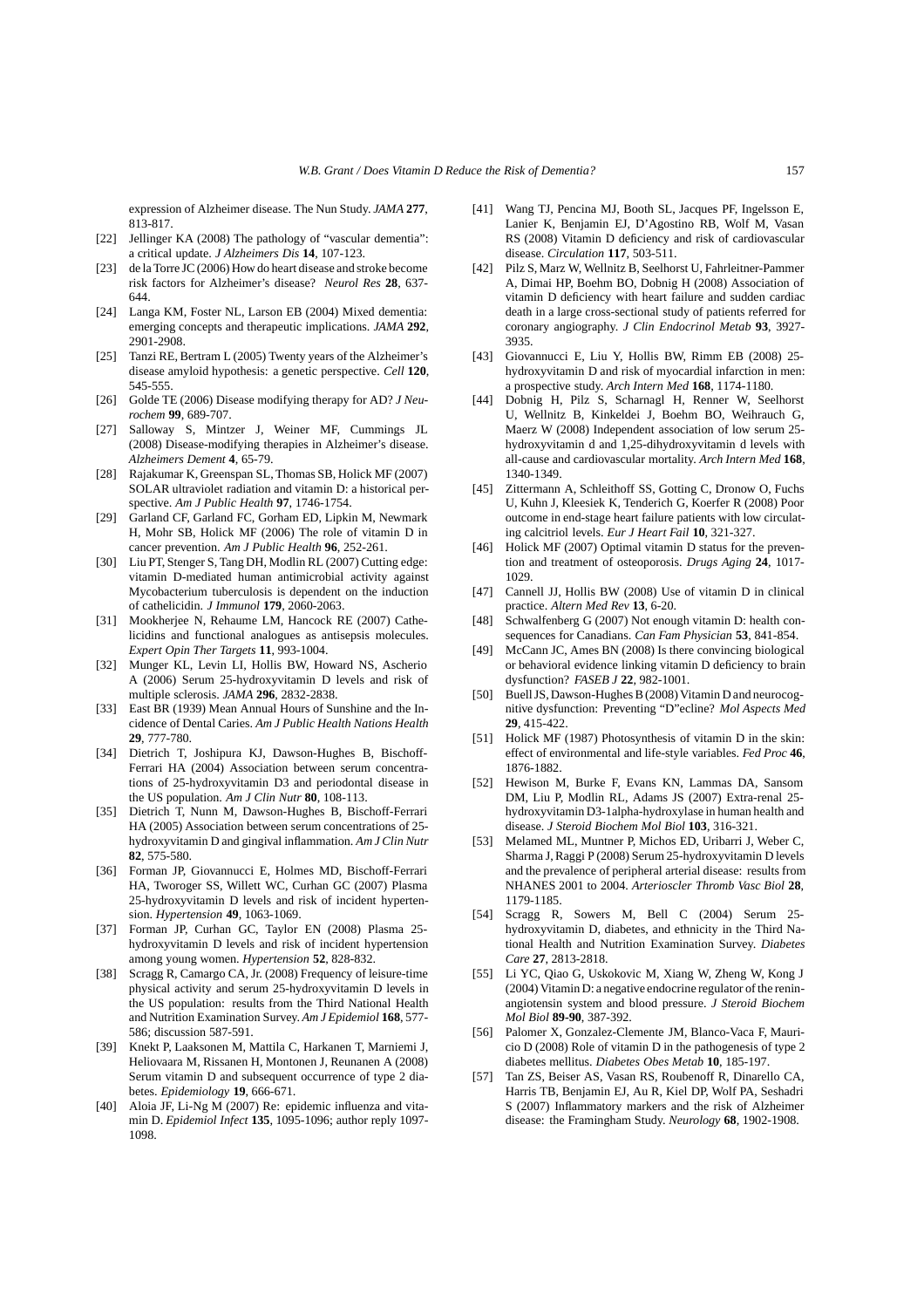- [58] Reddy VP, Obrenovich ME, Atwood CS, Perry G, Smith MA (2002) Involvement of Maillard reactions in Alzheimer disease. *Neurotox Res* **4**, 191-209.
- [59] Fernandez JA, Rojo L, Kuljis RO, Maccioni RB (2008) The damage signals hypothesis of Alzheimer's disease pathogenesis. *J Alzheimers Dis* **14**, 329-333.
- [60] Takeuchi M, Yamagishi S (2008) Possible involvement of advanced glycation end-products (AGEs) in the pathogenesis of Alzheimer's disease. *Curr Pharm Des* **14**, 973-978.
- [61] Casadesus G, Smith MA, Zhu X, Aliev G, Cash AD, Honda K, Petersen RB, Perry G (2004) Alzheimer disease: evidence for a central pathogenic role of iron-mediated reactive oxygen species. *J Alzheimers Dis* **6**, 165-169.
- [62] Togo T, Katsuse O, Iseki E (2004) Nitric oxide pathways in Alzheimer's disease and other neurodegenerative dementias. *Neurol Res* **26**, 563-566.
- [63] Galvan V, Bredesen DE (2007) Neurogenesis in the adult brain: implications for Alzheimer's disease. *CNS Neurol Disord Drug Targets* **6**, 303-310.
- [64] Purandare N, Oude Voshaar RC, McCollum C, Jackson A, Burns A (2008) Paradoxical embolisation and cerebral white matter lesions in dementia. *Br J Radiol* **81**, 30-34.
- [65] Talmor Y, Golan E, Benchetrit S, Bernheim J, Klein O, Green J, Rashid G (2008) Calcitriol blunts the deleterious impact of advanced glycation end products on endothelial cells. *Am J Physiol Renal Physiol* **294**, F1059-1064.
- [66] Kalueff AV, Eremin KO, Tuohimaa P (2004) Mechanisms of neuroprotective action of vitamin D(3). *Biochemistry* (*Mosc*) **69**, 738-741.
- [67] Kalueff AV, Tuohimaa P (2007) Neurosteroid hormone vitamin D and its utility in clinical nutrition. *Curr Opin Clin Nutr Metab Care* **10**, 12-19.
- [68] Baas D, Prufer K, Ittel ME, Kuchler-Bopp S, Labourdette G, Sarlieve LL, Brachet P (2000) Rat oligodendrocytes express the vitamin D(3) receptor and respond to 1,25 dihydroxyvitamin D(3). *Glia* **31**, 59-68.
- [69] Garcion E, Wion-Barbot N, Montero-Menei CN, Berger F, Wion D (2002) New clues about vitamin D functions in the nervous system. *Trends Endocrinol Metab* **13**, 100-105.
- [70] Chang JM, Kuo MC, Kuo HT, Hwang SJ, Tsai JC, Chen HC, Lai YH (2004) 1-alpha,25-Dihydroxyvitamin D3 regulates inducible nitric oxide synthase messenger RNA expression and nitric oxide release in macrophage-like RAW 264.7 cells. *J Lab Clin Med* **143**, 14-22.
- [71] Kang H, Schuman EM (2000) Intracellular Ca(2+) signaling is required for neurotrophin-induced potentiation in the adult rat hippocampus. *Neurosci Lett* **282**, 141-144.
- [72] Neveu I, Naveilhan P, Baudet C, Brachet P, Metsis M (1994) 1,25-dihydroxyvitamin D3 regulates NT-3, NT-4 but not BD-NF mRNA in astrocytes. *Neuroreport* **6**, 124-126.
- [73] Kiraly SJ, Kiraly MA, Hawe RD, Makhani N (2006) Vitamin D as a neuroactive substance: review. *ScientificWorldJournal* **6**, 125-139.
- [74] Brewer LD, Thibault V, Chen KC, Langub MC, Landfield PW, Porter NM (2001) Vitamin D hormone confers neuroprotection in parallel with downregulation of L-type calcium channel expression in hippocampal neurons. *J Neurosci* **21**, 98-108.
- [75] Peterson CA, Heffernan ME (2008) Serum tumor necrosis factor-alpha concentrations are negatively correlated with serum 25(OH)D concentrations in healthy women. *J Inflamm* (*Lond*) **5**, 10.
- [76] Ewers B, Gasbjerg A, Zerahn B, Marckmann P (2008) Impact of vitamin D status and obesity on C-reactive protein in kidney-transplant patients. *J Ren Nutr* **18**, 294-300.
- [77] Moore M, Piazza A, Nolan Y, Lynch MA (2007) Treatment with dexamethasone and vitamin D3 attenuates neuroinflammatory age-related changes in rat hippocampus. *Synapse* **61**, 851-861.
- [78] Aihara K, Azuma H, Akaike M, Ikeda Y, Yamashita M, Sudo T, Hayashi H, Yamada Y, Endoh F, Fujimura M, Yoshida T, Yamaguchi H, Hashizume S, Kato M, Yoshimura K, Yamamoto Y, Kato S, Matsumoto T (2004) Disruption of nuclear vitamin D receptor gene causes enhanced thrombogenicity in mice. *J Biol Chem* **279**, 35798-35802.
- [79] Bogden JD, Gertner SB, Christakos S, Kemp FW, Yang Z, Katz SR, Chu C (1992) Dietary calcium modifies concentrations of lead and other metals and renal calbindin in rats. *J Nutr* **122**, 1351-1360.
- [80] McGeer PL, Schulzer M, McGeer EG (1996) Arthritis and anti-inflammatory agents as possible protective factors for Alzheimer's disease: a review of 17 epidemiologic studies. *Neurology* **47**, 425-432.
- [81] Sato Y, Asoh T, Oizumi K (1998) High prevalence of vitamin D deficiency and reduced bone mass in elderly women with Alzheimer's disease. *Bone* **23**, 555-557.
- [82] Sato Y, Kanoko T, Satoh K, Iwamoto J (2004) Risk factors for hip fracture among elderly patients with Alzheimer's disease. *J Neurol Sci* **223**, 107-112.
- [83] Chen P, Ganguli M, Mulsant BH, DeKosky ST (1999) The temporal relationship between depressive symptoms and dementia: a community-based prospective study. *Arch Gen Psychiatry* **56**, 261-266.
- [84] Devanand DP, Sano M, Tang MX, Taylor S, Gurland BJ, Wilder D, Stern Y, Mayeux R (1996) Depressed mood and the incidence of Alzheimer's disease in the elderly living in the community. *Arch Gen Psychiatry* **53**, 175-182.
- [85] Luchsinger JA, Honig LS, Tang MX, Devanand DP (2008) Depressive symptoms, vascular risk factors, and Alzheimer's disease. *Int J Geriatr Psychiatry* **23**, 922-928.
- [86] Barnes DE, Alexopoulos GS, Lopez OL, Williamson JD, Yaffe K (2006) Depressive symptoms, vascular disease, and mild cognitive impairment: findings from the Cardiovascular Health Study. *Arch Gen Psychiatry* **63**, 273-279.
- [87] Levey A, Lah J, Goldstein F, Steenland K, Bliwise D (2006) Mild cognitive impairment: an opportunity to identify patients at high risk for progression to Alzheimer's disease. *Clin Ther* **28**, 991-1001.
- [88] Wilkins CH, Sheline YI, Roe CM, Birge SJ, Morris JC (2006) Vitamin D deficiency is associated with low mood and worse cognitive performance in older adults. *Am J Geriatr Psychiatry* **14**, 1032-1040.
- [89] Hoogendijk WJ, Lips P, Dik MG, Deeg DJ, Beekman AT, Penninx BW (2008) Depression is associated with decreased 25-hydroxyvitamin D and increased parathyroid hormone levels in older adults. *Arch Gen Psychiatry* **65**, 508-512.
- [90] Nguyen HQ, Koepsell T, Unutzer J, Larson E, LoGerfo JP (2008) Depression and use of a health plan-sponsored physical activity program by older adults. *Am J Prev Med* **35**, 111-117.
- [91] Stewart R, Hirani V (2007) Dental health and cognitive impairment in an English national survey population. *J Am Geriatr Soc* **55**, 1410-1414.
- [92] Kondo K, Niino M, Shido K (1994) A case-control study of Alzheimer's disease in Japan–significance of life-styles. *Dementia* **5**, 314-326.